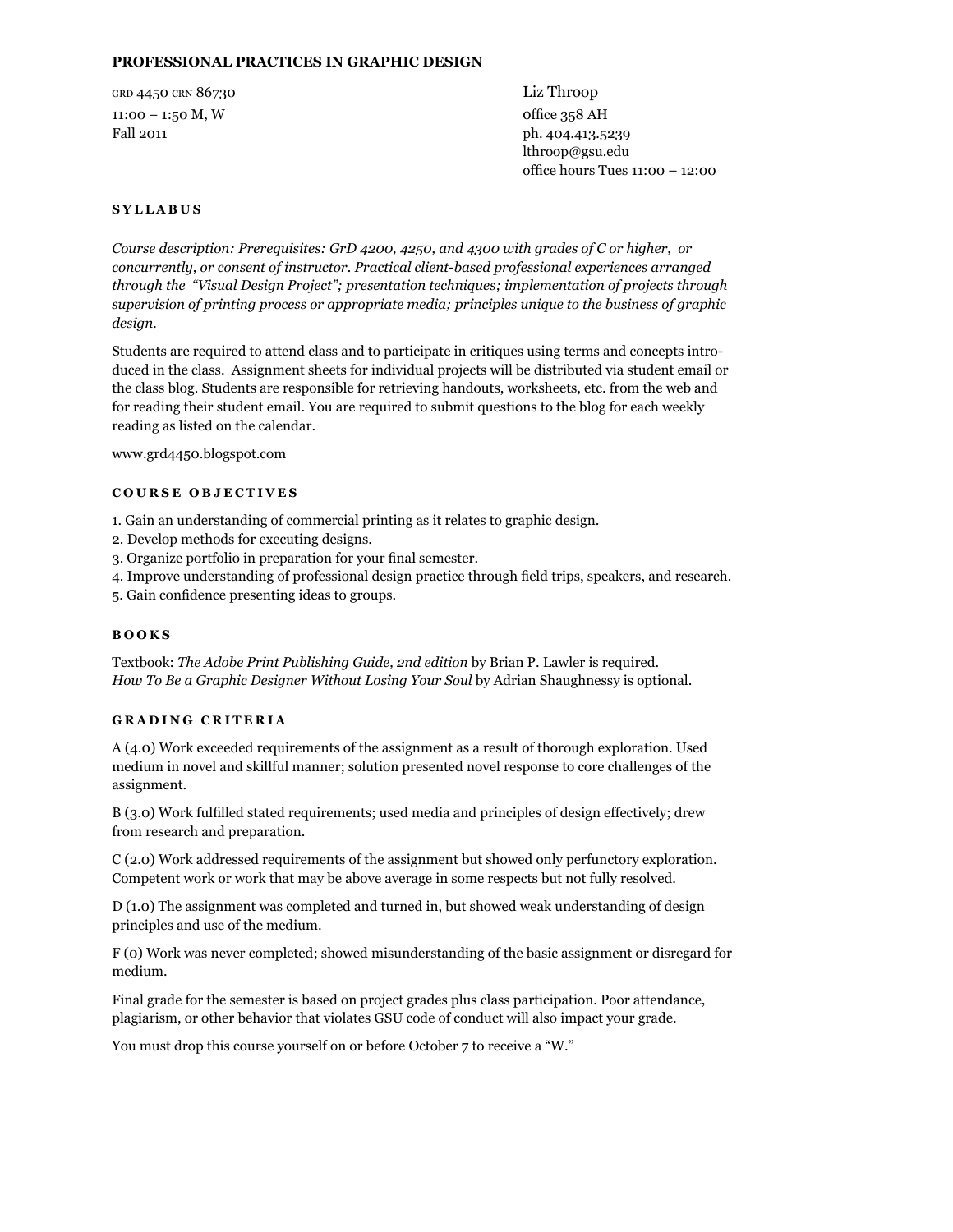# **Professional Practices in graphic design** Fall 2011 Syllabus p. 2

| WEEK             | MON                                                                       | <b>WED</b>                                                              | <b>READINGS</b>                                         |
|------------------|---------------------------------------------------------------------------|-------------------------------------------------------------------------|---------------------------------------------------------|
| Aug $22 - 24$    | Discuss semester; card<br>project.                                        | Work in class; discuss litho.                                           | Print Pub. Guide "Offset<br>Litho" pp. 36, 37 from pdf. |
| Aug $29 - 31$    | Research production topics                                                | Create handouts for<br>presenstations.                                  | Print Pub.Guide to p. 94                                |
| Sept $5 - 7$     | Holiday                                                                   | <b>Visit Collins Printing.</b>                                          | Print Pub. Guide to p. 130                              |
| Sept $12 - 14$   | Upload handouts; present                                                  | Topics 4, 5, 67                                                         | Print Pub. Guide to p. 182                              |
|                  | topics 1, 2, 3.                                                           | discuss card concepts.                                                  |                                                         |
| Sept $19 - 21$   | In-progress card designs.                                                 | Topics 8, 9, 10; Production work-<br>sheet due on PAWS.                 |                                                         |
| Sept $26 - 28$   | Open-book test                                                            | DRAFTS of indd files due on                                             |                                                         |
|                  | sketch card documentation.                                                | PAWS.                                                                   |                                                         |
| Oct $3 - 5$      | <b>Visit Matchstic</b>                                                    | Henry + Co.                                                             |                                                         |
| Oct 10 – 12      | Upload print-ready files to<br>PAWS. Visualizations: card<br>circulation. | Speaker Florian Vollmer,<br>InfoRetail.                                 |                                                         |
| Oct $17 - 19$    | MaxMedia                                                                  | <b>Test</b>                                                             |                                                         |
|                  |                                                                           | Workday                                                                 |                                                         |
| $Oct 24 - 26$    | Discuss inventory;                                                        | Final critique on card project.                                         |                                                         |
|                  | discuss Vendor Guide.                                                     |                                                                         |                                                         |
| Oct $31 - Nov 2$ | Research VG.                                                              | Freelance; permalance; in-house;<br>boutique.                           |                                                         |
| $Nov 7-9$        | Work day.                                                                 | final VG due on PAWS.                                                   |                                                         |
| Nov $14 - 16$    | VG implementation; in-prog-<br>ress crit.                                 | Conferences; Portfolio inventory<br>due.                                |                                                         |
| Nov $21 - 23$    | Holiday                                                                   | Holiday                                                                 |                                                         |
| Nov $28 - 30$    | Conferences.                                                              | Conferences.                                                            |                                                         |
| Dec $5 - 7$      | Critique final VG.                                                        | Final meeting $10:45 - 2:15$ ; all<br>boards and files turned in by 5pm |                                                         |

*All dates and activities subject to change. Activities may be added throughout the semester.*

# **G rading F ormula**

| Production presentations and handouts     | 10 |
|-------------------------------------------|----|
| Test on readings and presentations        | 05 |
| Portfolio inventory                       | 10 |
| Printed card                              | 15 |
| Card narrative                            | 10 |
| Vendor guide                              | 25 |
| Field trip activities including questions | 10 |

The course syllabus provides a general plan for the course; deviations may be necessary. ¶ Your constructive assessment of this course plays an indispensable role in shaping education at Georgia State. Upon completing this course, please take time to fill out the online course evaluation. ¶ Students who wish to request accommodation for disability should do so by registering with the Office of Disability Services. Students may only be accommodated upon issuance by the Office of Disability Services of a signed Accommodation Plan and are responsible for showing that plan to instructors of all classes in which accommodation is sought.

Participation, including blog participation 15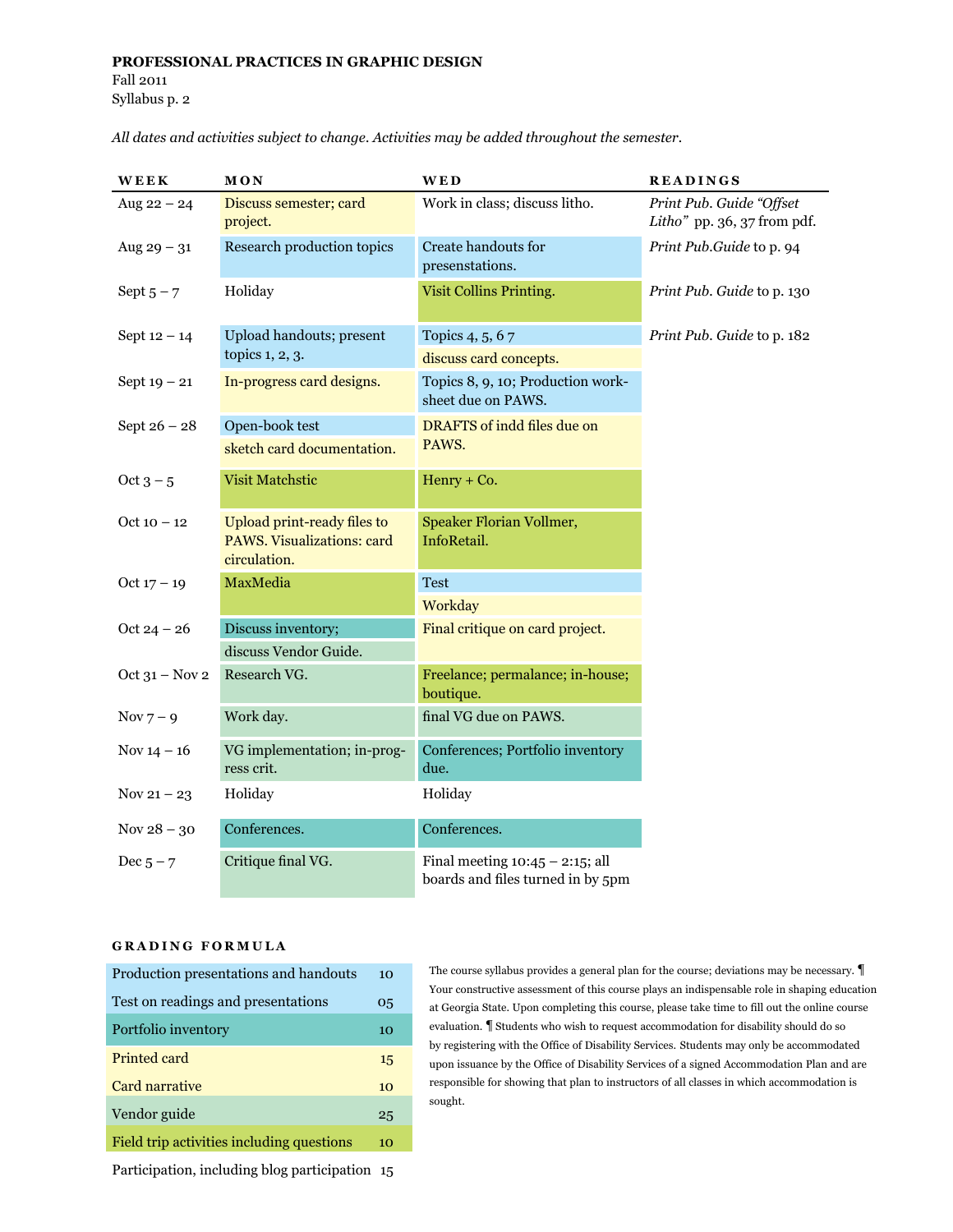### **Professional Practices in graphic design**

Fall 2011 Syllabus p. 3

#### **Projects**

#### **PRINT PRODUCTION PRESENTATION** 15%

Give a 10 minute presentation on assigned aspect of print production for your classmates. Topics will be assigned. Prepare by reading relevant material in your textbook and comparing that information to what you find on the web. Create a PDF handout for your classmates and upload it to PAWS by the first day of presentations. When presenting, you may show a PDF or PPT. Plan to take questions from classmates on your material. You will be tested on material presented.

#### **C ard p roduction, circulation, and documentation 25%**

Design a card to be printed in an edition of 100 or more. You will distribute your cards and create boards that tell the story of your communications concept, using photos, diagrams, and descriptions of your activity.

### **VENDOR GUIDE** 25%

Design a booklet, website, app, etc. to distribute as a resource to beginning graphic design students. Copy from last year's Vendor Guide will be provided. While you do not have to actually implement your plan, you must communicate the plan through your boards and comps.

### **F ield tri p and s p eaker acti v ities 10%**

Before each field trip or guest speaker, find out as much as you can from their website. Post two questions you hope to have answered onto grd4450.blogspot.com. Read your classmates' questions and comments on the blog and show up at the activity fully engaged.

#### **PORTFOLIO INVENTORY** 10%

Read p. 20 - 27 "Communication" handout from "How to be a graphic designer" via 4450 blog. List all the pieces you are considering carrying in your final portfolio on 8.5" x 11" paper and upload by Nov 16. Do not email. Rate each item "Perfect as-is," "Needs Tweaking," or "Rethink or get rid of." Next to each item, identify skills you demonstrate in the piece, and the "MacGuffin" as described in the "Communication" handout.

For instance, a poster might demonstrate that you can

- a. establish appropriate type hierarchies using InDesign,
- b. build a visual relationship between the illustration style and typeface, and
- c. write a memorable and relevant headline.

Post FIVE (no more, no less) portfolio pieces on your blog and explain how each project demonstrates your design skills. Write one to two detailed, considered sentences for each, assuming your reader is not familiar with the project at all. Post a link from the GRD 4450 blog to your own site.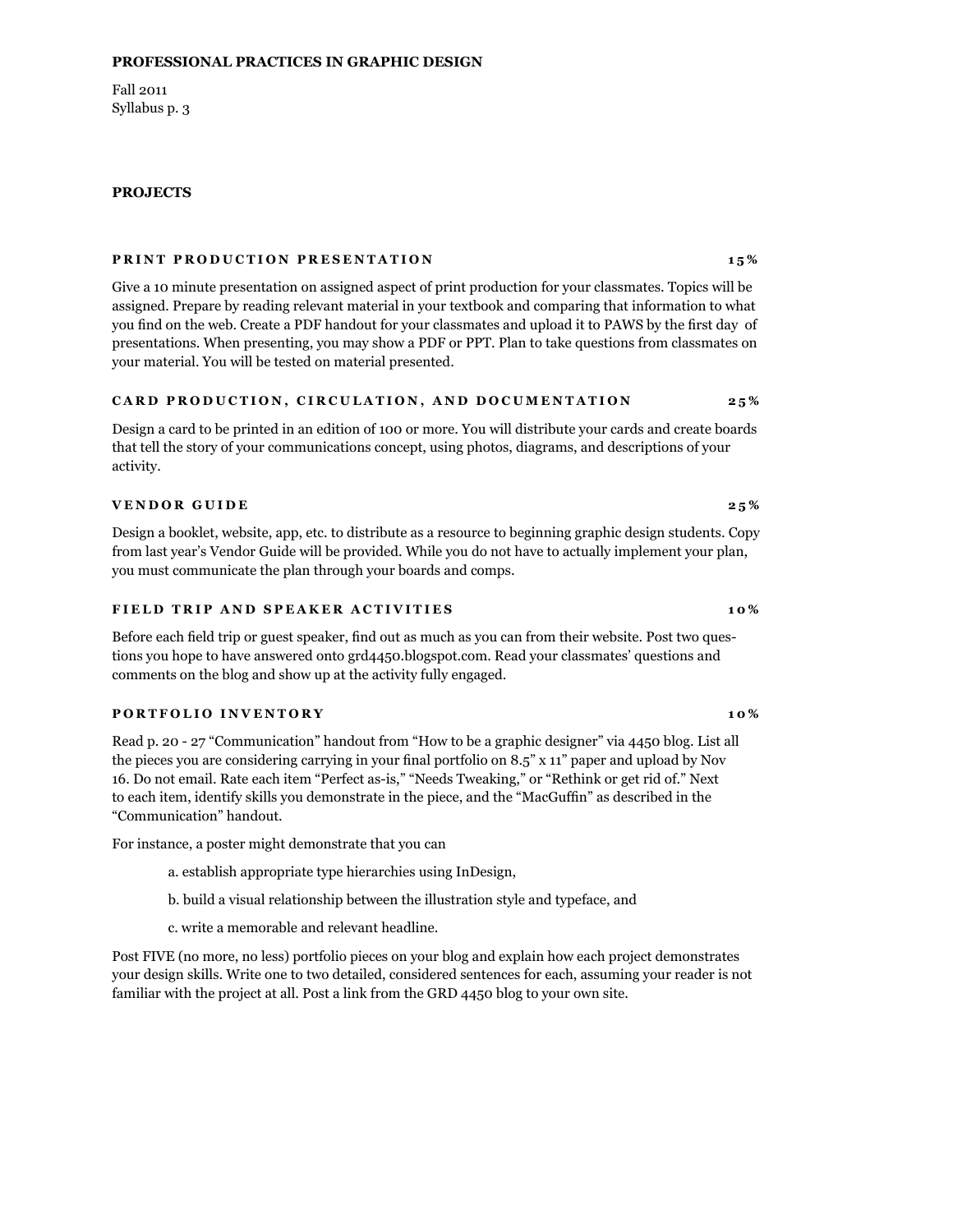## **Presentations: Print Production**

Thoroughly research your assigned topic and associated questions, using the textbook as a primary source, and referencing multiple sources to be sure you can fully relate the information. Note that your topic has a number of related questions. If you are not sure of the answer to a question, or do not understand how the question is relevant to your topic, ask your instructor. Divide up tasks with your teammates. Create an 8.5" x 11" handout to distribute at the end of the your lecture. Create a slideshow to accompany your 10 to 15 minute lecture. Provide examples of items you discuss if possible. You must take questions from your audience.

Page numbers refer to your text, *Official Adobe Print Publishing Guide 2nd ed*., so get a copy immediately! The class needs to see your presentation to understand the card project, so be sure to be prepared on your presentation day.

All groups will upload their handouts to PAWS the day presentations begin, September 12.

### **Group 1: 2 people. Color**

#### **pp. 1 - 9; 12 - 25; 54-62.**

How are additive and subtractive color different? How is onscreen color different from printed color? What happens when a color is outside a device's color gamut, and how can this be predicted? What is a bump plate? Why does a printer have to create separations from color images? What is spot color?

# **Group 2: 3 people. LPI, DPI, image resolution and line screen pp. 28, 29; 74-79; 112.**

How is continuous-tone art transformed into printable halftones? How are halftone dots measured? Why is dot gain a problem? What papers cause the most dot gain? What are PPI, LPI, and DPI? What is a 40% screen of a color made up of?

# **Group 3: 2 people. Trapping, bleeds pp. 24, 25; 94 - 107.**

How can overprinting create new colors? How can it disguise errors? How can it cause problems on press? Why is trapping necessary? Who or what should set traps? How big should a bleed be?

# **Group 4: 3 people. What to send to the printer pp. 114 - 120, 136 - 143, p 175.**

Why is InDesign more useful than Illustrator when packaging files to give to your press? How should linked files be organized so that the press can find them easily? What happens when you forget to send your fonts to the press? Why not just outline all the type? How are Type 1 and OpenType fonts different, and why does this matter when you are packaging things to go to press? Is it legal to lend your fonts to your press? Is it okay to just send PDFs instead of a package of fonts, support files, and your main file? How do you decide which sort of PDF to send? What is preflighting?

# **Group 5: 2 people. Imposition and binding pp. 46-48.**

What does "imposition" mean? Why would a designer make a folding dummy? What is creep? How can good imposition save on printing costs? Do designers need to think about imposition when they set up their files? Why or why not? How accurate is trimming? How can multipage documents be set up for "printers spreads?" What are important terms related to binding and finishing?

# **Group 6: 2 people. Checking proofs: pp. 133-135, 144-149.**

Why can't we just proof it on screen? What are "hard" proofs and "soft" proofs? What are color bars for? How does the lighting environment affect how colors appear? What happens if images are not placed or scaled correctly? What if text is missing or the wrong font? Should the client be shown the proof? Why do designers have to sign the proof? What are popular brands of proofs?

#### **Group 7: 2 people. The press check**: pp. 150-154.

What should we bring to a press check? How long does a press check take? What is makeready time? How does the lighting environment affect how colors appear? How does dot gain affect printed photos, and how can this be avoided? What if images look dirty, out of register, or unevenly inked? What is moiré? How can a designer be assertive if printing is not correct? How can I be sure that I got the right number of copies?

## **Group 8: 3 people; Selecting vendors: pp. 30-45; 178.**

What is PIAG? How do I choose the best printer for the job? How are web and sheet-fed printing different? What is plateless printing? What are paper plates? When does the printer have to be paid? When is digital printing a better choice than litho? How do I get a printing cost estimate?

#### **Group 9: 1 person.**

Creating Glyphs in InDesign pages 124, 125, plus InDesign Help.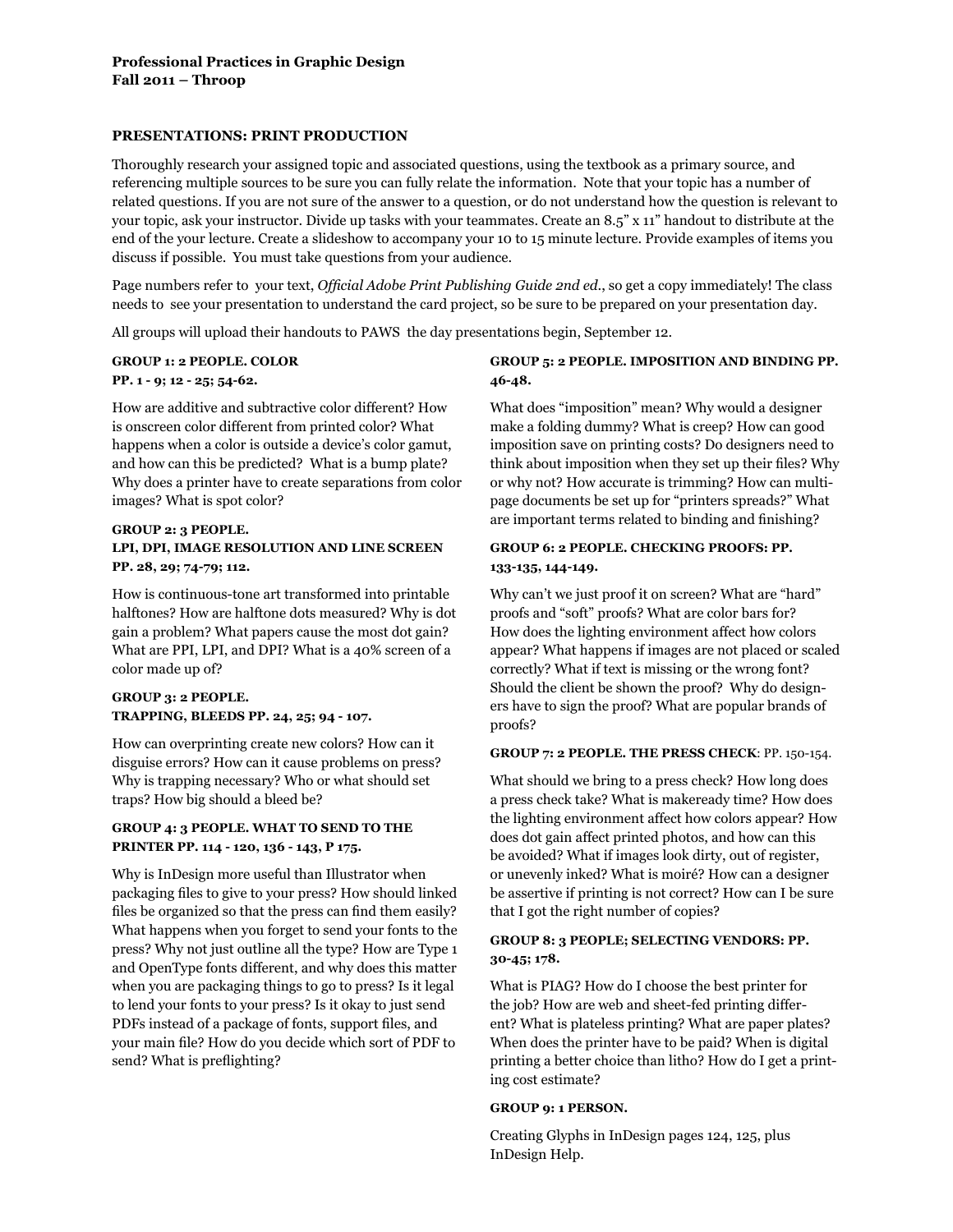## **C ards for distribution**

Create a 2" x 3.5" card, printed in an edition of 100, that sparks a response in its recipients. It can urge people to go to a website; to write on, tear, or fold the card; it can tell people to write to their congressman. It can be informative, persuasive, or puzzling, but it should be a novel application for the standard business-card format. Cards will be printed in two colors, and you can fold, trim, staple, or otherwise finish them once they are returned from the press.

Sketch scenarios of how the card will be distributed and how you expect your audience will respond. Your final project will include images of both the card and its distribution, so plan carefully.

The cards will be printed in process cyan, yellow, and tints and combinations of these two inks. Your artwork will be ganged with your classmates into a single press run, so be sure it conforms to all standards. You will upload a two-page 2" x 3.5" InDesign document (and its linked files and fonts) to be printed at Collins Printing. You MUST do this no later than October 10 –no exceptions!

Once you have your 100 cards, distribute them to your audience and document how they circulate. If necessary, stage people using your cards to show your concept.

Finally, create boards that show your cards and how they are used, including photographs, diagrams, short discriptions, etc. Final critique of the boards is Wednesday, October 19.

# **C hecklist for C ard Pro j ect art w ork**

Your file must conform or your grade will suffer significantly. Your file is print-ready when

 $\Box$  One eighths inch (.125") bleeds have been created for all artwork touching the card's edge.

 $\Box$  "Find font" has been used to eliminate any stray fonts.

 $\Box$  All files are set up as CMYK, not RGB or Pantone.

□ All swatch colors in main and linked documents are deleted except *paper, black, registration, cyan, and yellow*. Do not create swatches for tints or mixtures.

 $\Box$  Colors used are cyan (C=100 M=0 Y=0 K=0), yellow (C=0 M=0 Y=100 K=0), and tints and mixtures of these colors – nothing else. There is not any black or magenta in your document.

 $\Box$  Linked Photoshop or Illustrator files have cyan and yellow channels only. You may want to complete a tutorial on how to make a Photoshop duotone. No features such a Photoshop's dropshadow have introduced colors into your artwork.

 $\Box$  InDesign's Links feature has been reviewed to be sure the correct images are linked to the main document.

 $\Box$  All unused layers, all objects floating around the pasteboard, and all guidelines have been deleted, as these items will distract the prepress department from your artwork.

 $\Box$  Using the "Package" feature, all relevant files have been placed in a folder named Lastname card folder. All fonts and images are should be in the folder.

 $\Box$  Items within the folder have been named with their proper files extensions, and no spaces or noncoforming characters have been used:

> Lastname\_card.indd Lastname\_photo1.jpg Lastname\_photo2.jpg Lastname\_drawing.ai Lastname\_card\_fonts\_folder

 $\Box$  Your folder and its contents are uploaded to the correct folder in PAWS.